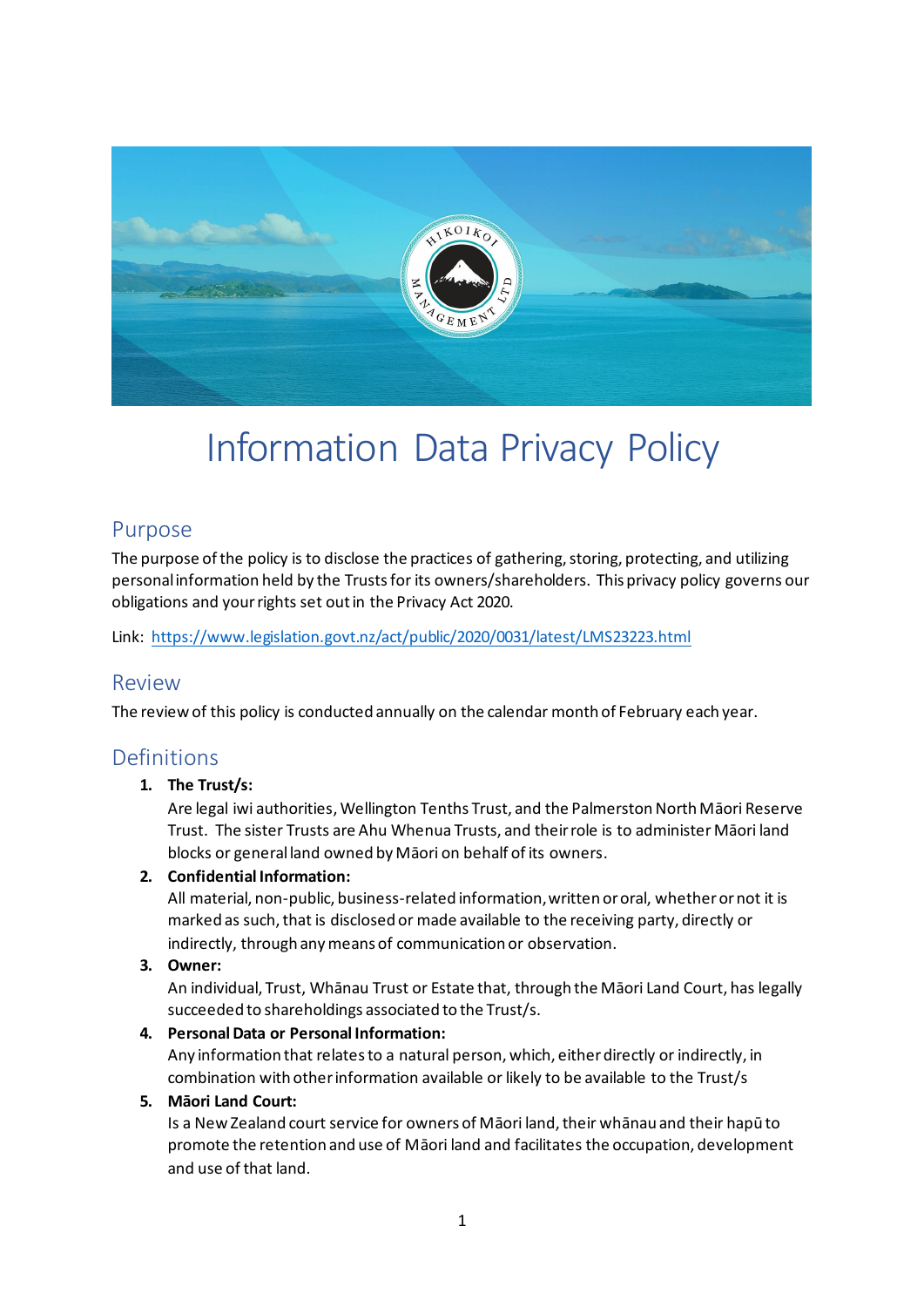# Why we collect information

Information is collected for the purpose of registering landowners, approved by the Māori Land Court, as members of the Wellington Tenths Trust and/or Palmerston North Māori Reserve Trust.

The personal information gathered ensures that owners are informed of the operations and activities of the Trust/s. Holding personal data, of owners to the Trust/s, supports payments for the annual distribution.

The information is maintained to ensure accurate records are kept of all landowners to the Trust/s.

# The type of information collected

The collection of information for each owner – individual, Whanau Trust, Trust or Estate includes:

- Name of owner as it is recorded in the Māori Land Court
- Address of owner
- Phone number of the owner
- Email address of owner
- Bank Account of owner
- IRD Number of the owner
- Gender of owner
- Trustees of owner
- Additional information provided by the owner

# The process of collecting information

The collection of information will be limited to the minimum requirement for lawful business purposes.

The methods of collecting personal owner information is through written documentation directly from the owner or from the Māori Land Court through succession orders. A change of details form must be completed with evidence of bank account from the owner when updating personal details.

The entry of the data is performed by an employee of the Trust/s with a review function confirming the data entered is correct. This controlled review function is performed monthly.

# Storage of Information

All received documentation, hard copy and electronic, are filed within the cloud software programme and in the onsite secure storage room.

Information is stored through these platforms for the longevity of the owner or until the succession of that owner is completed.

The cloud software programme is managed by a third party, Arise Software who are experts in software development and management for Iwi related entities. A separate Non-Disclosure Agreement is in place, with this company, that covers the confidentiality of information stored on the database.